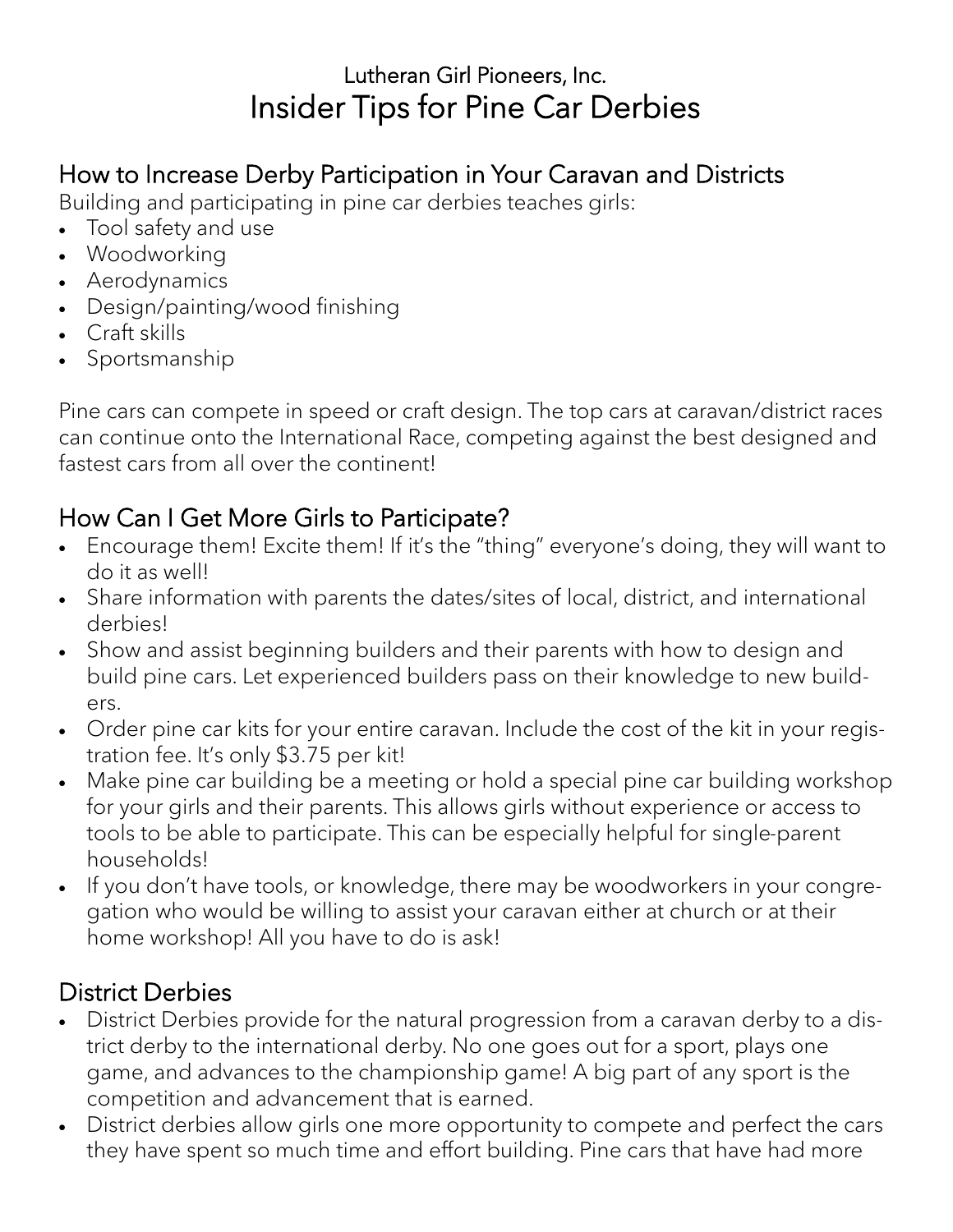opportunities to complete and be perfected, for speed in particular, do better at the next level of competition.

- District derbies give Girl Pioneers families the opportunity to participate in bigger activities with other Girl Pioneers families from other churches in your area.
- District derbies allow smaller caravans, or caravans without access to a track, the opportunity for their girls to participate in derbies, see their cars race, and be more competitive for speed.
- Depending on the size of your district, you may have the chance to advance more cars to the international level by holding a district derby.
- District derbies can be a fundraising opportunity for your district (concessions, mementos, etc.).

But, even with no district race, your girls can still advance to the International Derby! See the official LGP Derby Rules (found on our website at www.lgp.org) for the number of cars that can be sent from caravans without a district race.

# No Track? That's Okay!

Don't let no track stand in your way!

- Borrow one!
	- Is there another caravan near-by that will let you borrow theirs?
	- Is there another caravan near-by that will let you race while their track is up?
- Make your own track!

For a smaller group, a simple track is adequate! Homemade wood tracks with two or three lanes, even without a digital finish line, can still make for a fun race! Straight wood tracks with a simple divider between lanes and a simple manually lifted starting gate can be made to just lay and race down the incline of a hill or a flight of stairs. Many simple plans for making a homemade track can be found online.

Buy a track!

If your caravan or district needs are small, a 2-4 lane tract may be what you need! For larger groups, a six-lane track with more bells and whistles may be more appropriate.

How to afford the purchase of a track:

- 1. Ask for donations. Individuals in your congregation/ district may be surprisingly generous!
- 2. Hold a fundraiser. Chili dinners, car washes, and Christmas wreaths are incredibly popular!
- 3. Purchase the track with another caravan or district. Split the cost!
- 4. Charge a registration fee for every derby and use those fees towards a new track!

Still no track? No problem! Advance your girls in the craft category! Some caravans without access to a track are still very successful at both district and the international derbies by focusing more on the craft side of the competition.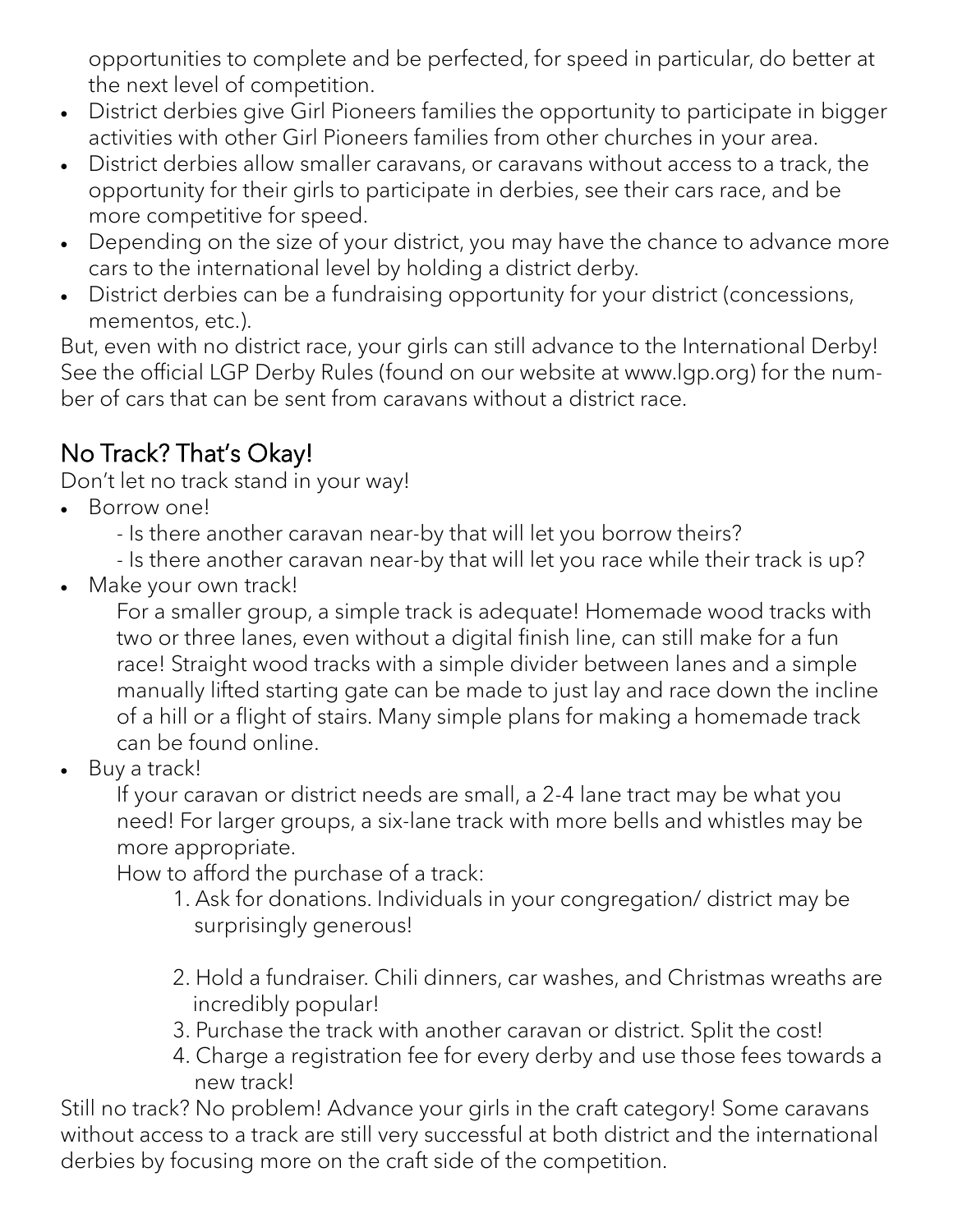### Craft Designs Secrets You Must Know!

The LGP Building and Design Specifications may differ from the Lutheran Boy Pioneers specifications! Be sure to use the Lutheran Girl Pioneers rules! This information is found on the LGP website: www.lgp.org under the Pine Car Derby icon.

Be sure to follow all rules so that cars are not disqualified! You want to be sure to advance cars that can compete and are not eliminated for rule violations before the derby even begins.

COMMON CRAFT ERRORS THAT CAUSE DISQUALIFICATIONS:

The use of any of the following items are not allowed:

- \* Kits that were not purchased through the Girl Pioneers National Office
- \* Googly eyes
- \* Glitter
- \* Sequins
- \* Jewels
- \* Feathers
- \* Fabric
- \* Lego people as drivers
- \* Photographs
- \* Candy wrappers
- \* Weights on top of the car or used as part of the design

Cars need to be made from the original block of wood in the pine car kit. Additional parts of the design need to be made from the scraps left from the original block of wood. You cannot use:

- \* Other pieces of wood not from the original block
- \* Plastic
- \* Metal
- \* Dowels
- \* Screws, nails, etc.
- \* Toothpicks

#### WHAT CAN I USE OR ADD THAT'S NOT IN MY PINE CAR KIT?

- \* Weight to reach 5 ounces
- \* Any type of glue or wood glue
- \* Any type of lubricant for the wheels
- \* Any type of paint or wood finish, such as acrylic, water colors, spray paint, stain, varnish, and spray gloss
- \* Markers, sharpies, paint pens
- \* Stickers and decals

Those items considered acceptable as stickers or decals are items that would be thought of as "traditional" sticker or decal made out of paper or plastic. Jewels, googly eyes, sequins, photographs, that are attached with glue or a sticker-type backing, whether you applied it or it was manufactured that way, are all considered what the object is and are not considered stickers.